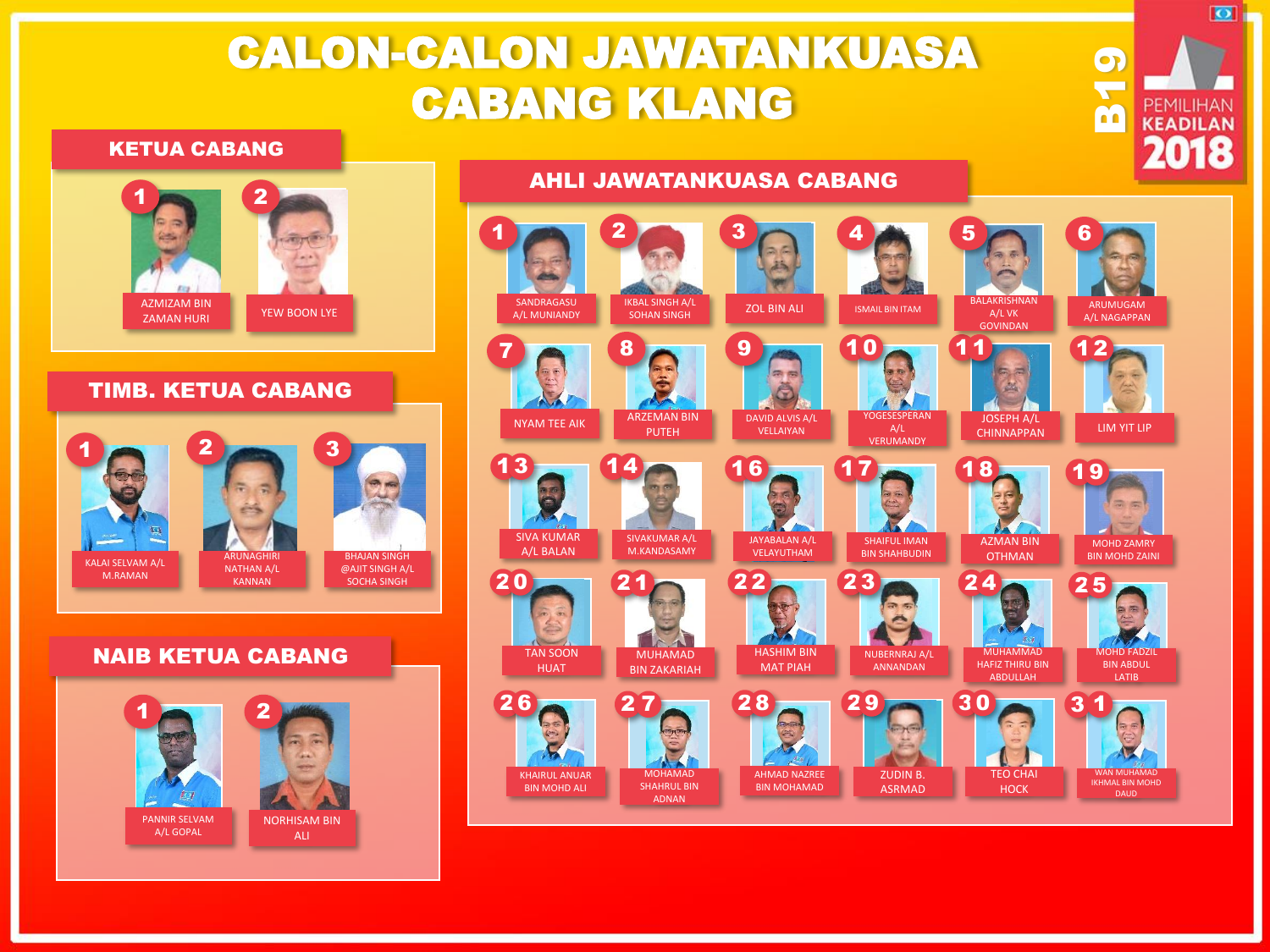# CALON-CALON JAWATANKUASA AMK CABANG KLANG



# NAIB KETUA AMK CABANG





**D**<br>**DE PEMILIHAN** 

2018

 $\overline{\bullet}$